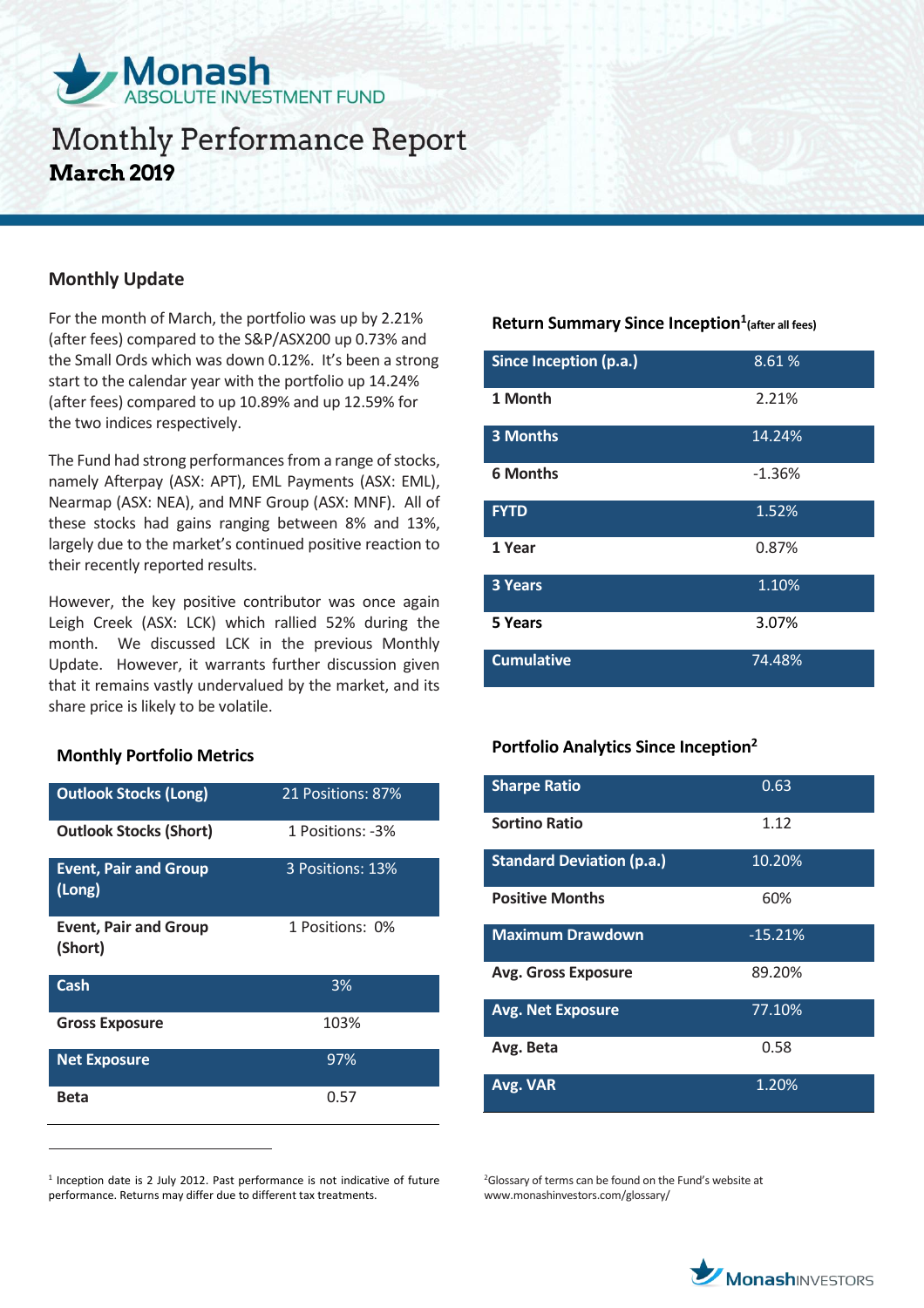

#### **Leigh Creek (ASX: LCK)**

The big news for LCK this month was that it received its maiden 2P reserve certification<sup>3</sup>. This is hugely important, as this certification is "bankable" and thus will allow the project to move into the commercialisation phase. LCK's initial 2P reserve certification is 1,153 PJ, which makes it the largest uncontracted 2P gas reserve in the East Coast Gas market. It is initial because the reserve only accounts for 1 of the 3 coal seams in LCK's Petroleum Exploration License 650. As such, LCK's 2P reserves will increase significantly over time.

So what does all of this mean? The first point is that this is a very large 2P reserve. The 2 charts below put it into context. It is the  $7<sup>th</sup>$  largest in the East Coast market held by any company, with all of the 6 larger 2P reserves contracted to LNG export. The 2P in the Telford Basin (100% owned by LCK) is similar in size to the current 2P reserves in the Copper Basin and is larger than the Otway, Bass, Gunnedah, Clarence-Moreton, Sydney and Galilee Basins combined. It truly is a very large gas reserve, and obviously very material to the LCK share price.

LCK has a number of options for the commercialisation of the project: 1) sale of synthetic natural gas via a pipeline into the Australian East Coast market; 2) manufacturing ammonia-based fertilizer product (Urea); or 3) a combination of both as the reserve is so large it can easily do both.

LCK does not have the balance sheet to develop this asset on its own. This will be resolved through a Joint Venture / Farmin Partner together with some modest capital raisings along the way. LCK has confirmed that it is in active discussions with both financial and strategic partners to execute these strategies. There are many moving parts in all of this, which makes deriving a definitive valuation problematic. What will the syngas transfer price into the Joint Venture be? What will the LCK ownership of the Joint Venture be? These two issues are interrelated. Which of the three options will LCK take? What is the timing etc…? However, any way you cut it, our analysis shows that LCK remains vastly undervalued by the market.

It is estimated that LCK can produce syngas at a cost of \$1/GJ. This is the feedstock that is used to produce Urea fertiliser, or it can be processed into pipeline quality gas at a further cost of \$4-5/GJ. As a point of comparison, pipeline quality natural gas is currently sold for around \$10/GJ in Australia.

The production of Urea is particularly attractive as an option because the cost of the feedstock is so low, and it doesn't need to be further modified. This compares to the more usual process for Urea production, which takes expensive pipeline quality natural gas and converts it into Urea feedstock gas. We would also note that Australia imports almost all of its Urea, and from an environmental perspective, there is an arguable positive, as it will see LCK convert coal into fertiliser

Whether LCK ultimately produces Urea or pipeline quality natural gas, the cost of production is so low that it will generate very attractive rates of return regardless of which option is chosen. It will come down to the negotiations with the various potential partners, which places LCK in a strong position as it has the 2P reserves that everyone needs.

 $\overline{a}$ 

<sup>&</sup>lt;sup>3</sup> <https://www.asx.com.au/asxpdf/20190327/pdf/443t28kl9nsvhw.pdf>

N 29 159 382 813, AFSL 469 556 ("Winste advice in relation to the Monash Absolute Investment Fund ARSN 606 855 501 ("Fund"). Monash Investors is the investment manager of the Fund. The Trust Company (RE Services) Limited ABN 45 003 278 831, AFSL 235 150 ("Perpetual") is responsible entity of, and issuer of units in,the Fund. The inception date of the Fund is 2nd July 2012. The information provided in this document is general information only and does not constitute investment or other advice. The content of this document does not constitute an offer or solicitation to subscribe for units in Accordingly, reliance should not be placed on this document as the basis for making an investment, financial or other decision. This information does not take into account your investment objectives, particular needs or fi Perpetual do not accept liability for any inaccurate, incomplete or omitted information of any kind or any losses caused by using this information. Any investment decision in connection with the Fund should only be made ba for the Fund. A product disclosure statement ("PDS") issued by Perpetual dated 12 September 2017 is available for the Fund. You should obtain and consider the PDS for the Fund before deciding whether to acquire, or continu units in the Fund can only be made pursuant to the application form attached to the PDS. Performance figures assume reinvestment of income. Past performance is not a reliable indicator of future performance. Comparisons are provided for information purposes only and are not a direct comparison against benchmar

Monash Investors, Winston Capital and Perpetual do not guarantee repayment of capital or any particular rate of return from the Fund and do not give any representation or warranty as to the reliability, completeness or acc opinions and estimates included in this document constitute judgments of Monash Investors as at the date of this document are subject to change without notice. Perpetual is not responsible for this document.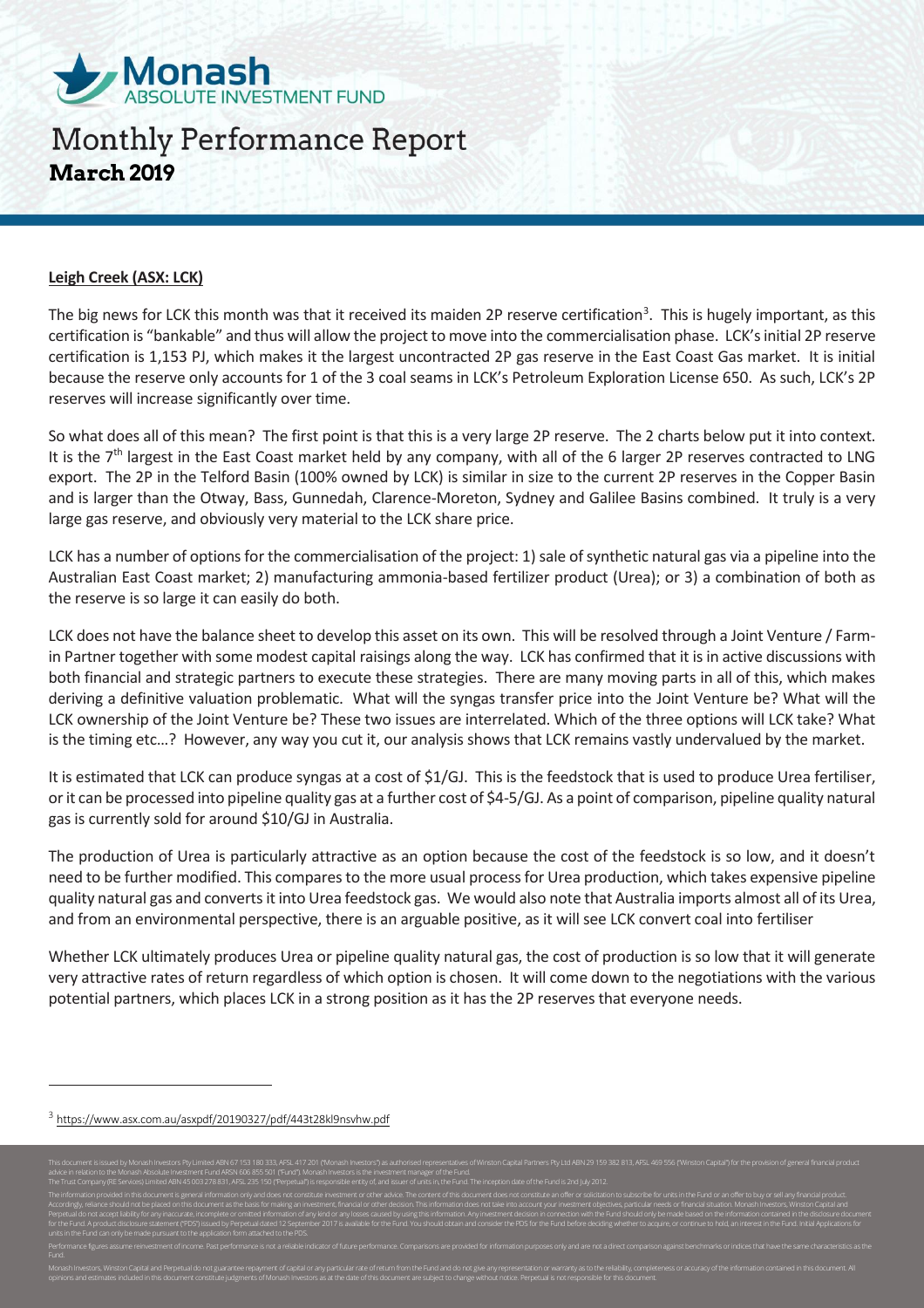



**Australian East Coast Gas 2P Reserves** 

NB: Light blue colour denotes that gas reserves for Origin Energy, ConocoPhillips, PetroChina, Sinopec, SANTOS and CNOCC are contracted to LNG export projects



Quantity of reserves (PJ) and resources (PJ) in the East Coast Gas Market as of June 2018. Excludes Surat and Bowen Basins.

Source: (1) Australian Consumer and Competition Commission - Gas inquiry, 2017-2020, Interim report, December 2018 (data obtained from gas producers)

V 29 159 382 813, AFSL 469 556 M advice in relation to the Monash Absolute Investment Fund ARSN 606 855 501 ("Fund"). Monash Investors is the investment manager of the Fund. The Trust Company (RE Services) Limited ABN 45 003 278 831, AFSL 235 150 ("Perpetual") is responsible entity of, and issuer of units in,the Fund. The inception date of the Fund is 2nd July 2012. The information provided in this document is general information only and does not constitute investment or other advice. The content of this document does not constitute an offer or solicitation to subscribe for units in Accordingly, reliance should not be placed on this document as the basis for making an investment, financial or other decision. This information does not take into account your investment objectives, particular needs or fi Perpetual do not accept liability for any inaccurate, incomplete or omitted information of any kind or any losses caused by using this information. Any investment decision in connection with the Fund should only be made ba for the Fund. A product disclosure statement ("PDS") issued by Perpetual dated 12 September 2017 is available for the Fund. You should obtain and consider the PDS for the Fund before deciding whether to acquire, or continu units in the Fund can only be made pursuant to the application form attached to the PDS.

Performance figures assume reinvestment of income. Past performance is not a reliable indicator of future performance. Comparisons are provided for information purposes only and are not a direct comparison against benchmar

Source: Australian Energy Regulator 2018